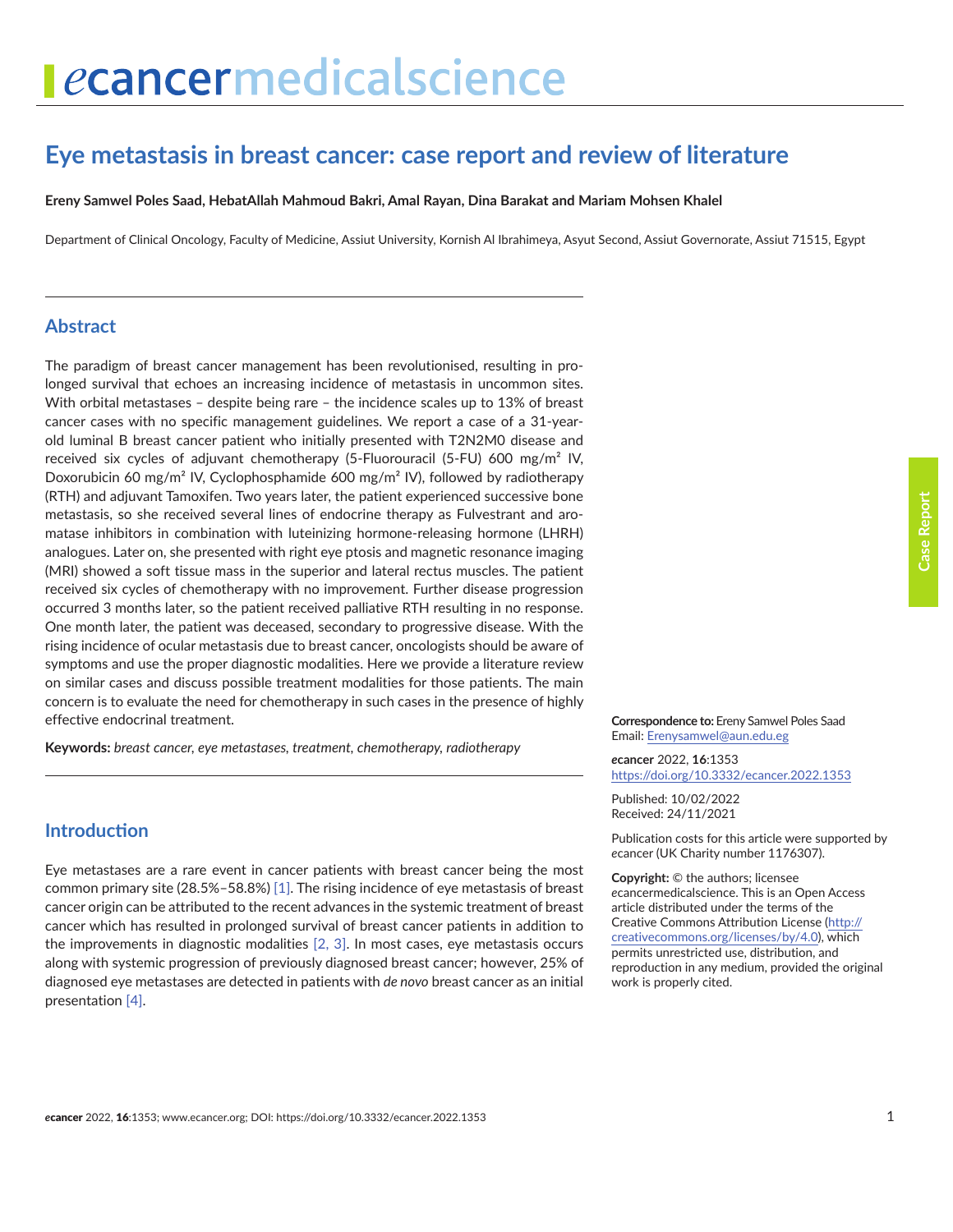**Case Report**

Case Report

The aim of this literature review is to demonstrate different treatment modalities in cases described in the literature to help to evaluate best treatment options in addition to explaining our local experience with a case of breast cancer with eye metastasis in terms of the challenges in treatment based on the limited resources available.

# *Patient information, clinical finding, diagnostic assessment*

We report a case of a 31-year-old patient who was diagnosed with T2N2M0 Estrogen Receptor(ER)/Progesterone (PgR) positive/HER-2/ neu negative, Ki-67 > 30% right breast cancer. She was treated with modified radical mastectomy followed by adjuvant chemotherapy with six cycles of FAC regimen (5-Fluorouracil (5-FU) 600 mg/m<sup>2</sup> IV, Doxorubicin 60 mg/m<sup>2</sup> IV, Cyclophosphamide 600 mg/m<sup>2</sup> IV) every 21 days, radiotherapy (RTH) and adjuvant hormonal treatment with Tamoxifen for 2 years. The patient presented with severe back pain and the bone scan showed multiple bone metastases while multi-slice computed tomography (MSCT) of the chest and pelvis-abdomen were insignificant so she was shifted to luteinizing hormone-releasing hormone (LHRH) analogues in combination with Fulvestrant and palliative RTH. Eleven months later, the patient experienced successive bone progression and thereafter was shifted to aromatase inhibitors. Six months later, on November 2019 (4 years after the initial diagnosis), the patient presented with right eye ptosis, and the magnetic resonance imaging (MRI) of the brain and orbit showed a soft tissue mass in the superior and lateral rectus muscles (Figure 1) with no evidence of visceral metastasis on further metastatic work up except for multiple bone lesions.

# *Therapeutic intervention and outcome of treatment*

After a multidisciplinary discussion, she started a combination chemotherapy of cisplatin and gemcitabine with a stationary course followed by Anastrozole. Three months later, the patient experienced further progression of her symptoms, in the form of ulceration, severe pain and pus discharge. The patient received palliative RTH at the dose of 30 Gy in ten fractions with no response ([Figures 2](#page-2-0) and [3\)](#page-2-0). The patient was deceased 1 month later upon the deterioration of the general condition and further disease progression.

## **Discussion**

Metastatic carcinoma of the eye is an uncommon clinical situation, and the most prevalent primary tumour is breast carcinoma which accounts for 28.5%–58.8% of all orbital metastases [3] followed by lung cancer (24%) and skin melanoma (14%) [1]. The increased incidence of eye metastasis of breast cancer follows the advances in diagnostic modalities and the prolonged survival of breast cancer patients. MRI remains the gold standard diagnostic imaging modality [5].



**Figure 1. MRI brain at dignosis: T1 with contrast shows right superior rectal muscle thickening about 14 mm associated with slight proptosis of the right eye.**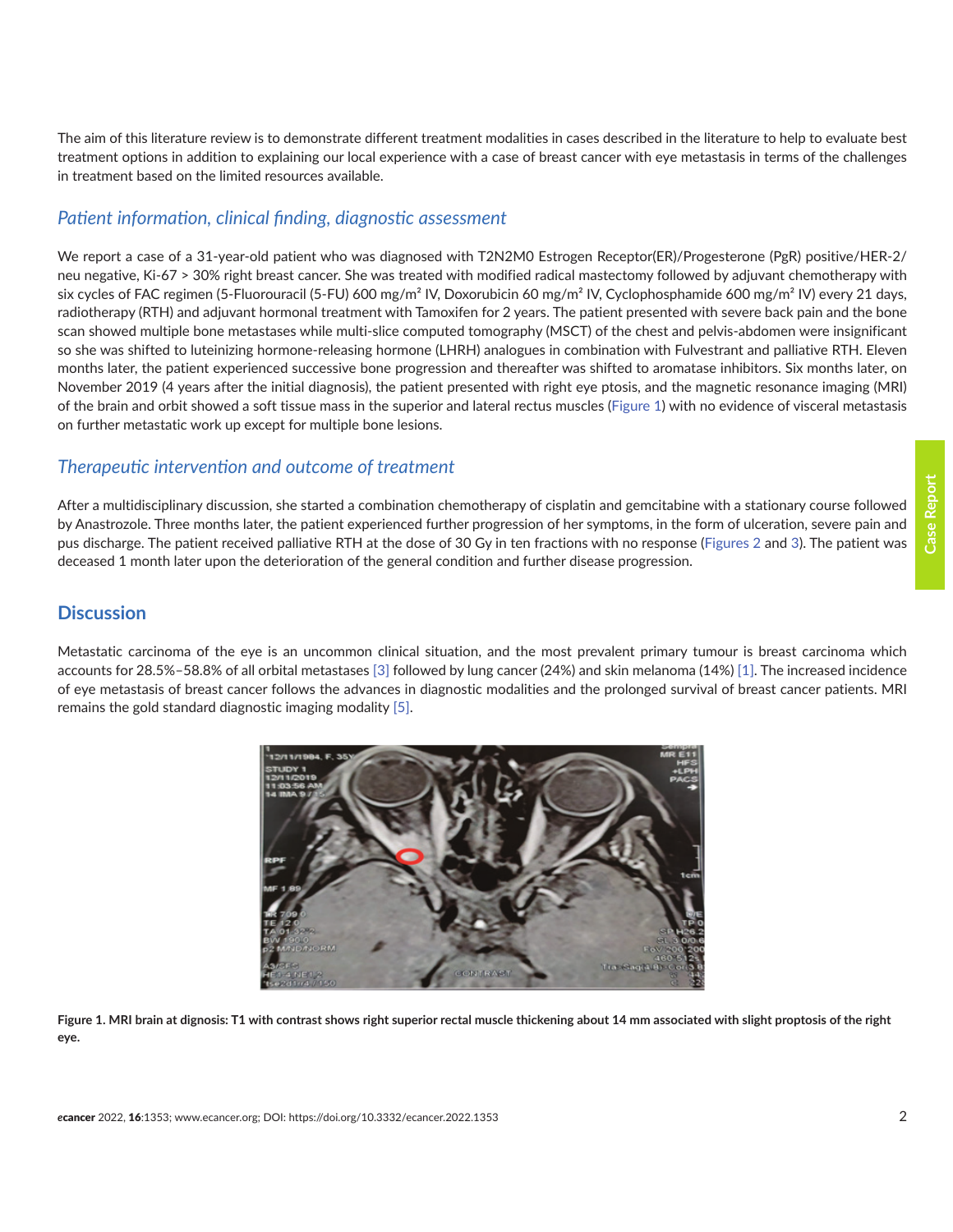<span id="page-2-0"></span>

**Figure 2. MRI brain and orbit showed significant increase in the previously described right recti muscles thickness with heterogeneous post-contrast enhancement. There is subsequent proptosis and posterior ocular coat mass lesion just above the optic disc with significant enhancement of all posterior ocular coats. There is extra-orbital spread, and intra-cranial extra-axial leptomeningeal enhancement at the right frontotemporal region.**



**Figure 3. The presentation of the patient after the end of chemotherapy (a) and on progression after the radiotherapy (b).**

A PubMed and Scopus search including English language only was performed using the Med search words 'breast cancer', 'eye metastasis' and/or 'orbital metastasis' until January 2021. The literature search revealed 53 records, of which 13 were included in the review and 40 in the quantitative analysis [\(Figure 4](#page-3-0)) with 94 cases collectively which were included in the analysis [\(Supplementary Table 1\)](#page-8-0).

Eye metastases secondary breast cancer may be presented at any time point of the course of the disease, 38 (40.4%) of cases included in the analysis presented with eye metastases as the initial presentation of breast cancer, while 56 (59.5%) developed eye metastases either as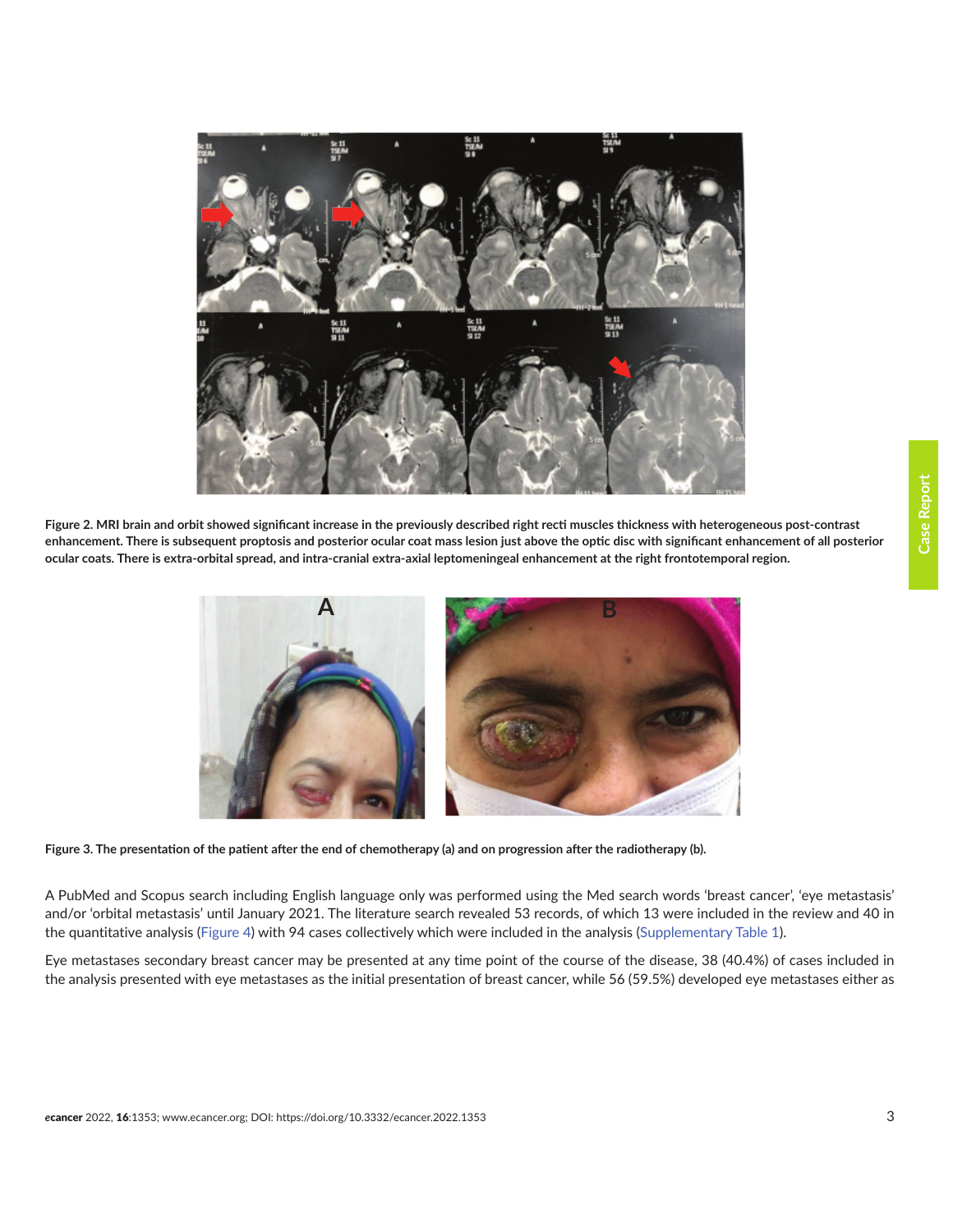<span id="page-3-0"></span>the only site of metastasis or as a part of the systemic progression of previously diagnosed breast cancer. In those patients, the time interval between the diagnosis of breast cancer and the development of eye metastasis when reported had a wide range from 1 month [6] up to 25 years [7], and 13 cases developed eye metastasis within 5 years of being diagnosed with early breast cancer. In another review, Freedman *et al* [\[8\]](#page-6-0) reviewed the charts of 112 patients (141 eyes) and showed that the average time was approximately 4 years (1,266 days) from the breast cancer diagnosis to the occurrence of metastasis to the eye and orbit.

Evaluation of the most common sites of the eye to be affected with metastasis of breast cancer was available for 66 cases as there was an overlap of data presented in one report as shown in [Figure 5](#page-4-0) [\[9\].](#page-6-0) There is controversy about the affinity of the breast cancer cell to specific tissue types within the eye; despite the extra-ocular muscles are rare to be affected [10] – based on the fact that the constant movement of muscles would prevent lodging of neoplastic cells [11] – but they were involved in one-third of the reviewed cases. Orbital involvement with annexes like the lacrimal gland was the second common site followed by the infiltrative mixed lesions that could affect more than one definitive structure. The uveal tract involvement was infrequent when compared with previous reports [12, 13].



**Figure 4. PRISMA flow diagram. From: Page MJ, McKenzie JE, Bossuyt PM, Boutron I, Hoffmann TC, Mulrow CD, et al. The PRISMA 2020 statement: an updated guideline for reporting systematic reviews. BMJ 2021;372:n71. doi: 10.1136/bmj.n71. For more information, visit: http://www.prisma-statement. org/**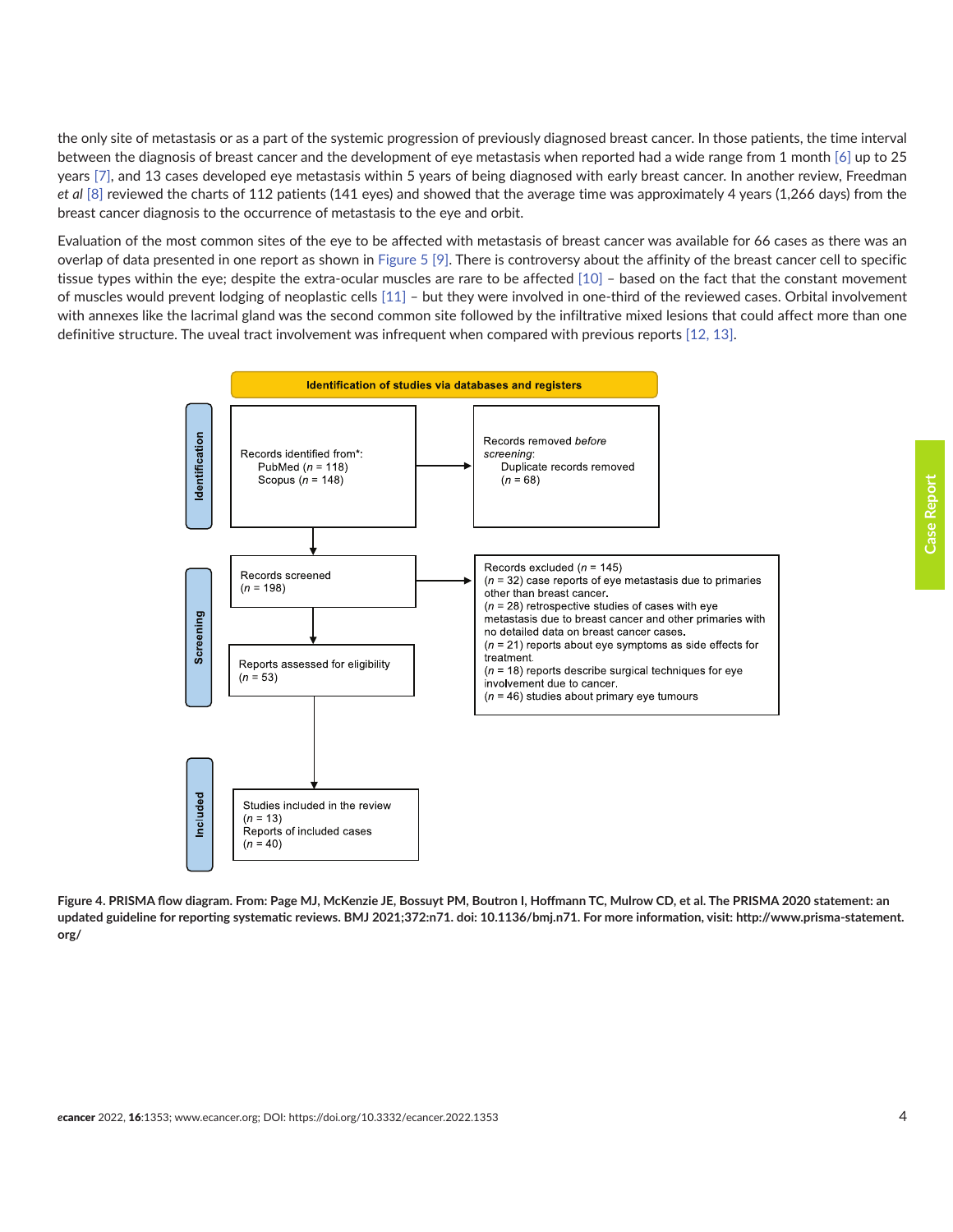<span id="page-4-0"></span>

#### **Figure 5. The most common structures within the eye with high affinity to metastasis from breast cancer.**

The infiltrative ductal carcinoma (IDC) represented only half of the cases settling with one-third of patients with infiltrative lobular carcinoma (ILC); that is relatively higher than the prevalence of lobular carcinoma in the general breast cancer population [14]. The infiltrative nature of ILC could explain this discordance; Raap *et al* [\[15\]](#page-7-0) reported that orbital metastases were attributed five times to ILC more often than to IDC. The luminal breast cancer subtype relates to the highest risk of eye metastasis compared with other aggressive subtypes like triple-negative breast cancer [16]. In two cases, the metastatic lesion in the eye turned ER/PR negative in primary hormone-positive breast cancer patients [\[9,](#page-6-0) 17] [\(Table 1](#page-5-0)).

There was a wide range of treatment modalities; mono-therapy or multimodality therapy with variable response outcomes ([Table 1\)](#page-5-0). Luminal breast cancer constituted the majority of cases, so we were concerned with treatment options used in hormonal positive breast cancer cases with eye metastasis. The insisting question is whether to consider eye metastasis as a visceral crisis that indicates chemotherapy or tumour progression to shift to other lines of hormonal treatment according to the guidelines [18]. Patients treated 10 years back were shifted from hormonal to chemotherapy when presented with eye metastasis resulting in a modest symptoms improvement with no available survival data [4, 5]. Reports published in the recent 3 years [19–21] showed a clear trend towards CDK4/6 inhibitors instead of chemotherapy. This new era was associated with more local control of the disease with improvement in symptoms and considerable overall survival up to 6 years while kept on under Palbociclib [20]. The results of CDK4/6 inhibitors in the management of eye metastasis confirm the fact that the presence of eye metastasis may not jeopardise survival when treated appropriately.

Recently published cases [20, 22, [23\]](#page-7-0) showed improvement in treatment outcomes secondary to the implementation of CDK4/6 inhibitors in combination with new RTH techniques like Stereotactic Body Radiotherapy (SBRT) [24]. Wiegel *et al* [\[26\]](#page-7-0) showed that external beam radiotherapy (EBRTH) leads to stabilised or restored vision in up to 86% of patients; the typical dose varies between 20 and 50 Gy [3, 5, 26, 27].

The main challenges were the unavailability of CDK4/6 inhibitors or SBRT and the exhaustion of available hormonal treatment on managing rapidly progressive hormonal resistant metastatic breast cancer. That situation left chemotherapy the only reserve when presenting with eye metastasis with no response. Conformal RTH applied afterward to the persistent huge eye lesion – that was resistant to previous treatment – resulted in disease progression and symptoms worsening.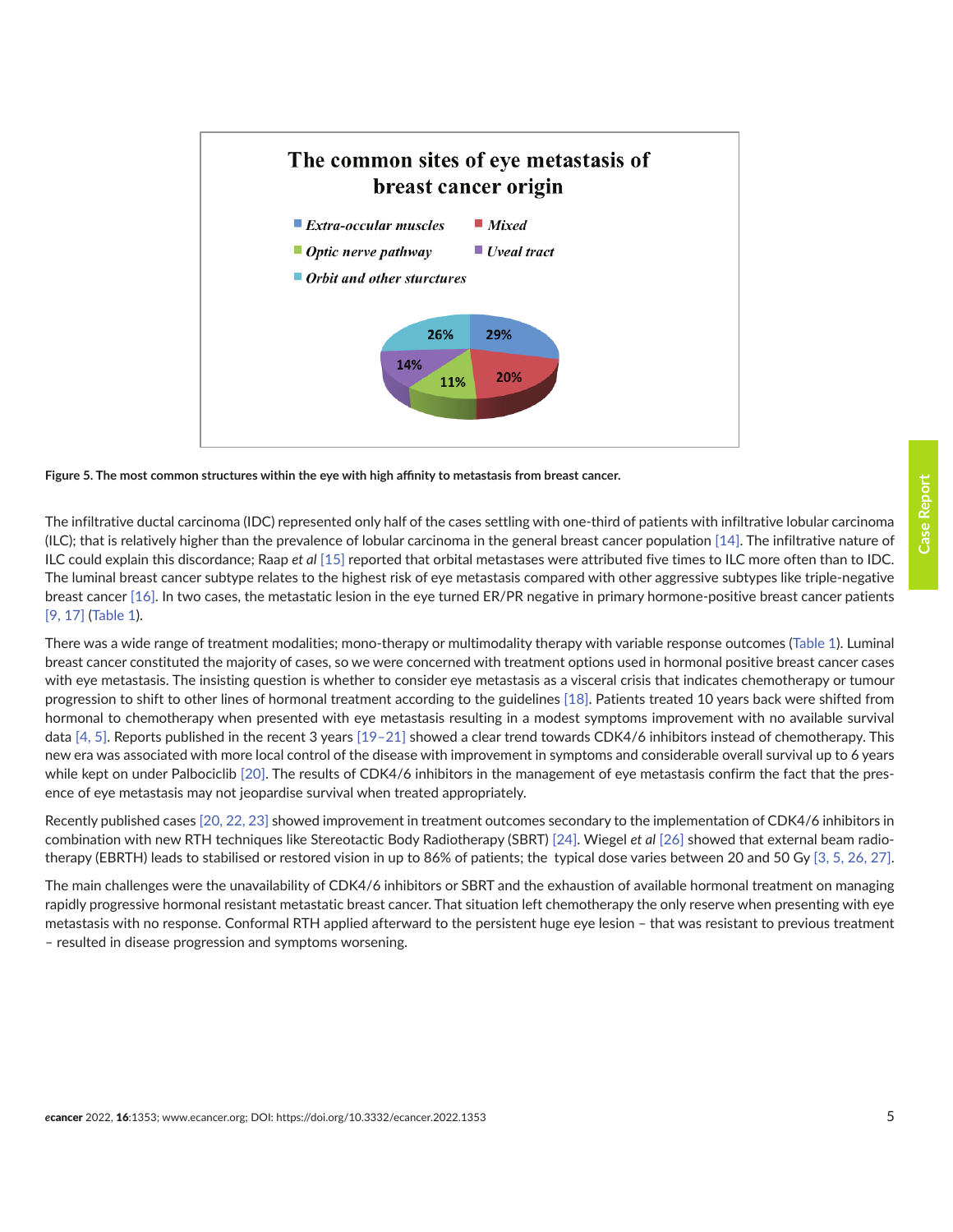| Number of cases                         | 94 (100%)   |
|-----------------------------------------|-------------|
| Age                                     |             |
| - Median                                | 56          |
| - Range                                 | $(33 - 76)$ |
| Histopathology                          |             |
| $-$ IDC <sup>a</sup>                    | 51 (54.3%)  |
| $-$ ILC <sup>b</sup>                    | 28 (29.8%)  |
| - Rare histology                        | 11 (11.7%)  |
| - Unknown                               | 4(4.2%)     |
| Immunohistochemical subtype             |             |
| - Hormonal receptors positive           | 75 (80%)    |
| - HER2 neu enriched                     | 9(1%)       |
| - Triple negative                       | 19 (2%)     |
| - Not identified                        | 16 (17%)    |
| Treatment modality                      |             |
| -Mono-therapy treatment:                | 3(3.2%)     |
| Surgery alone                           | 23 (24.4%)  |
| EBRTH alone <sup>c</sup>                | 13 (13.8%)  |
| Hormonal alone                          | 3(3.2%)     |
| Chemotherapy alone                      |             |
| - Multimodality treatment:              | 2(2.1%)     |
| Chemotherapy + anti-HER2 neu            | 2(2.1%)     |
| Hormonal + RT                           | 4(4.2%)     |
| Chemotherapy + RT                       | 2(2.1%)     |
| Surgery + chemotherapy + RTH + hormonal | 1(1.06%)    |
| Surgery + chemotherapy+ RTH             | 1 (1.06%)   |
| Surgery + RT                            | 2(2.1%)     |
| RTH + chemotherapy +hormonal            | 38 (40.4%)  |
| Not identified or overlap of data       |             |
| Primary response                        |             |
| Partial/complete response               | 14 (14.8%)  |
| Stable disease                          | 2(2.1%)     |
| Progression                             | 4(4.2%)     |
| Not reported                            | 73 (77.6%)  |

<span id="page-5-0"></span>**Table 1. Summary of cases reported on the literature on eye metastasis of breast cancer origin.**

a Infiltrating ductal carcinoma b Infiltrating lobular carcinoma

c External beam radiotherapy

#### **Conclusion**

With the rising incidence of ocular metastasis due to breast cancer, oncologists should be aware of symptoms and the proper diagnostic modalities. Follow-up on the outcome of treatment is extremely crucial in the absence of guidelines that could help clinical decision. Implementation of CDK4/6 inhibitors and new techniques in RTH in the treatment of breast cancer with eye metastasis opens up new horizons for improving outcomes. We believe that reporting and sharing experiences with these cases is paramount given the relative scarcity of data in this domain.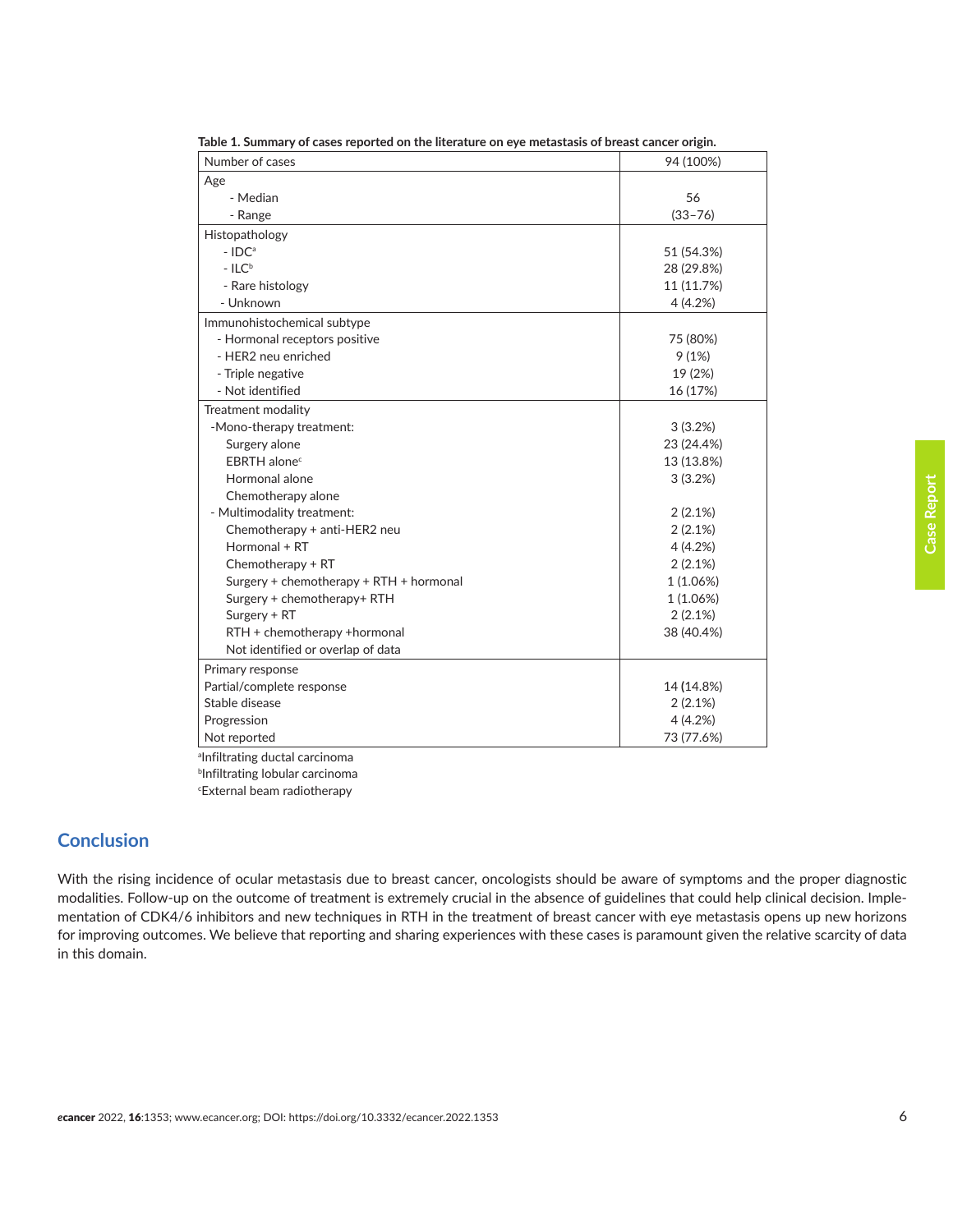### <span id="page-6-0"></span>**Acknowledgment**

The authors acknowledge the patient and her family for their cooperation.

The authors thank Dr Hatem Azim Jr for his mentorship as a part of the virtual mentorship programme of the College of the European School of Oncology (ESCO).

#### **Funding sources**

This research did not receive any specific grant from funding agencies in the public, commercial or not-for-profit sectors.

#### **Conflicts of interest**

The authors have no conflicts of interest to declare.

#### **References**

- 1. Wickremasinghe S, Dansingani KK, and Tranos P, *et al* (2007) **Ocular presentations of breast cancer** *Acta Ophthalmol Scand* **85**(2) 133– 142 <https://doi.org/10.1111/j.1600-0420.2006.00737.x> PMID: [17305726](http://www.ncbi.nlm.nih.gov/pubmed/17305726)
- 2. Shaikh R, Tariq K, and Sharma S, *et al* (2018) **Metastatic breast cancer presenting as orbital mass: a case report with literature review** *J Glob Oncol* **4** 1–4 PMID: [30241170](http://www.ncbi.nlm.nih.gov/pubmed/30241170) PMCID: [6180836](http://www.ncbi.nlm.nih.gov/pmc/articles/PMC6180836)
- 3. Ahmad SM and Esmaeli B (2007) **Metastatic tumors of the orbit and ocular adnexa** *Curr Opin Ophthalmol* **18**(5) 405–413 [https://doi.](https://doi.org/10.1097/ICU.0b013e3282c5077c) [org/10.1097/ICU.0b013e3282c5077c](https://doi.org/10.1097/ICU.0b013e3282c5077c) PMID: [17700235](http://www.ncbi.nlm.nih.gov/pubmed/17700235)
- 4. Vlachostergios PJ, Voutsadakis IA, and Papandreou CN (2009) **Orbital metastasis of breast carcinoma** *Breast Cancer Basic Clin Res* **3** 91–97<https://doi.org/10.1177/117822340900300001>
- 5. Eckardt AM, Rana M, and Essig H, *et al* (2011) **Orbital metastases as first sign of metastatic spread in breast cancer: case report and review of the literature** *Head Neck Oncol* **3**(1) 1–4 <https://doi.org/10.1186/1758-3284-3-37>
- 6. Razem B and Slimani F (2021) **An early orbital metastasis from breast cancer: a case report** *Int J Surg Case Rep* **78** 300–302 [https://doi.](https://doi.org/10.1016/j.ijscr.2020.12.049) [org/10.1016/j.ijscr.2020.12.049](https://doi.org/10.1016/j.ijscr.2020.12.049) PMID: [33383286](http://www.ncbi.nlm.nih.gov/pubmed/33383286) PMCID: [7777453](http://www.ncbi.nlm.nih.gov/pmc/articles/PMC7777453)
- 7. Surace D, Piscioli I, and Morelli L, *et al* (2008) **Orbital metastasis as the first sign of "Dormant" breast cancer dissemination 25 years after mastectomy** *Jpn J Ophthalmol* **52**(5) 423–425 <https://doi.org/10.1007/s10384-008-0555-5> PMID: [18991053](http://www.ncbi.nlm.nih.gov/pubmed/18991053)
- 8. Freedman MI and Folk JC (1987) **Metastatic tumors to the eye and orbit: patient survival and clinical characteristics** *Arch Ophthalmol* **105**(9) 1215–1219<https://doi.org/10.1001/archopht.1987.01060090073031>PMID: [3307718](http://www.ncbi.nlm.nih.gov/pubmed/3307718)
- 9. Grajales-Alvarez R and Gutierrez-Mata A (2020) **Orbital metastases from breast cancer: a retrospective analysis of 28 cases** *Cancer Treat Res Commun* **24** PMID: [32575027](http://www.ncbi.nlm.nih.gov/pubmed/32575027)
- 10. Janicijevic-Petrovic M, Sreckovic S, and Vulovic D, *et al* (2011) **Orbital metastases from breast cancer: a case report** *Basic Med Sci* **11**(4) 253–255
- 11. Ashton N and Morgan G (1974) **Discrete carcinomatous metastases in the extraocular muscles** *Br J Ophthalmol* **58**(2) 112–117 [https://](https://doi.org/10.1136/bjo.58.2.112) [doi.org/10.1136/bjo.58.2.112](https://doi.org/10.1136/bjo.58.2.112) PMID: [4820982](http://www.ncbi.nlm.nih.gov/pubmed/4820982) PMCID: [1017322](http://www.ncbi.nlm.nih.gov/pmc/articles/PMC1017322)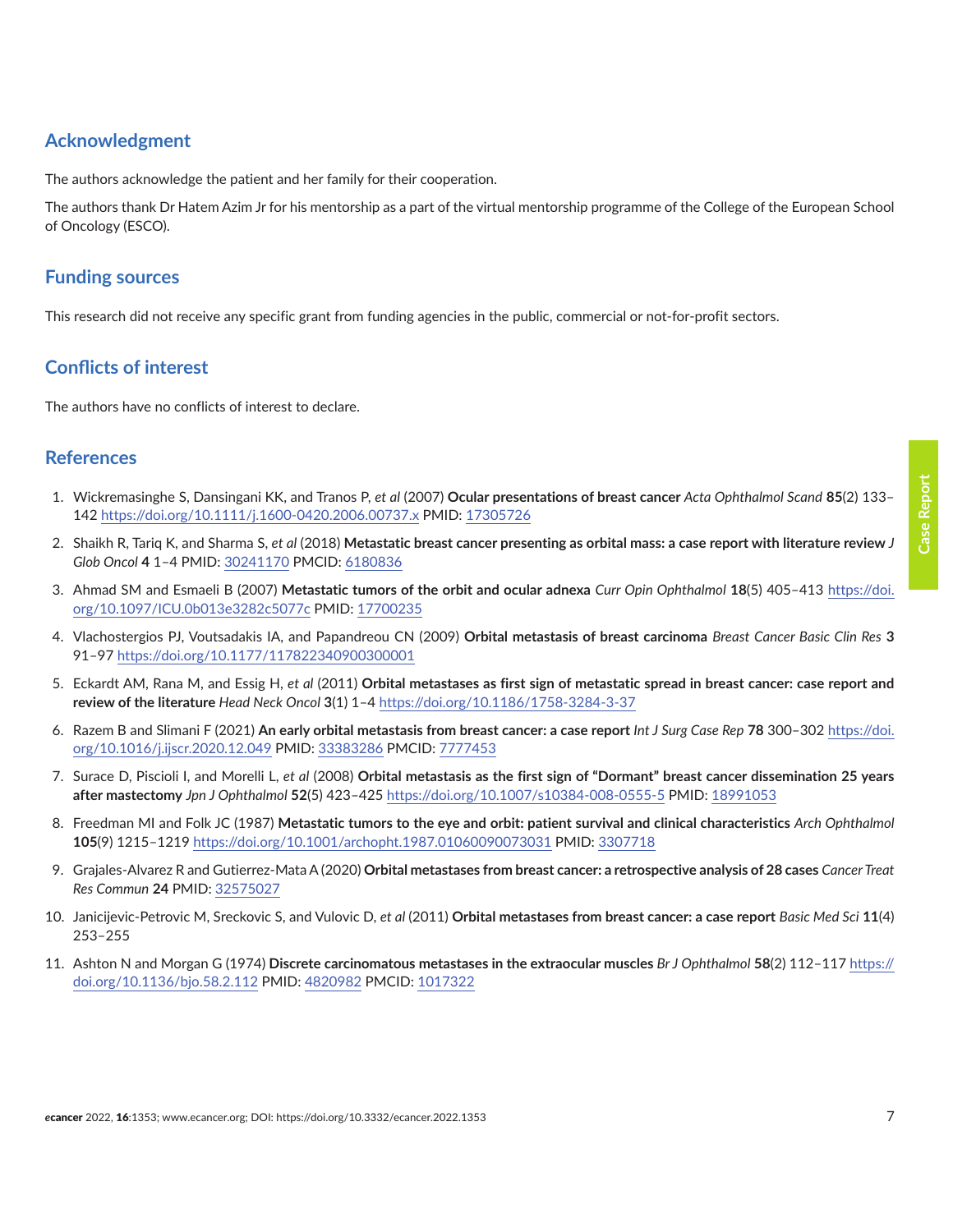**Case Report Case Report** 

- <span id="page-7-0"></span>12. Demirci H, Shields CL, and Chao AN, *et al* (2003) **Uveal metastasis from breast cancer in 264 patients** *Am J Ophthalmol* **136**(2) 264–271 [https://doi.org/10.1016/S0002-9394\(03\)00192-2](https://doi.org/10.1016/S0002-9394(03)00192-2) PMID: [12888048](http://www.ncbi.nlm.nih.gov/pubmed/12888048)
- 13. Mewis L and Young SE (1982) **Breast carcinoma metastatic to the choroid. Analysis of 67 patients** *Ophthalmol* **89**(2) 147–151 [https://](https://doi.org/10.1016/S0161-6420(82)34838-1) [doi.org/10.1016/S0161-6420\(82\)34838-1](https://doi.org/10.1016/S0161-6420(82)34838-1)
- 14. Chikman B, Lavy R, and Davidson T, *et al* (2010) **Factors affecting rise in the incidence of infiltrating lobular carcinoma of the breast**  *IMAJ: Israel Med Assoc J* **12**(11) 697–700
- 15. Raap M, Antonopoulos W, and Dämmrich M, *et al* (2015) **High frequency of lobular breast cancer in distant metastases to the orbit** *Cancer Med* **4**(1) 104–111 <https://doi.org/10.1002/cam4.331>PMCID: [4312124](http://www.ncbi.nlm.nih.gov/pmc/articles/PMC4312124)
- 16. Parrozzani R, Frizziero L, and Testi I, *et al* (2016) **Intraocular metastases secondary to breast carcinoma correlates with upregulation of estrogen and progesterone receptor expression in the primary tumor** *Invest Ophthalmol Visual Sci* **57**(10) 3944–3948 [https://doi.](https://doi.org/10.1167/iovs.16-19695) [org/10.1167/iovs.16-19695](https://doi.org/10.1167/iovs.16-19695)
- 17. Wong ZW, Phillips SJ, and Ellis MJ (2004) **Dramatic response of choroidal metastases from breast cancer to a combination of transtuzumab and vinorelbine** *Breast J* **10** 54–56<https://doi.org/10.1111/j.1524-4741.2004.09614.x>PMID: [14717761](http://www.ncbi.nlm.nih.gov/pubmed/14717761)
- 18. Cardoso F, Costa A, and Norton L, *et al* (2018) **ESMO international consensus guidelines for advanced breast cancer (ABC 4)** *Ann Oncol* **29**(8) 1634–1657<https://doi.org/10.1093/annonc/mdy192> PMID: [30032243](http://www.ncbi.nlm.nih.gov/pubmed/30032243) PMCID: [7360146](http://www.ncbi.nlm.nih.gov/pmc/articles/PMC7360146)
- 19. Togashi K, Nishitsuka K, and Hayashi S, *et al* (2021) **Metastatic orbital tumor from breast ductal carcinoma with neuroendocrine differentiation initially presenting as ocular symptoms: a case report and literature review** *Front Endocrinol* **12** [https://doi.org/10.3389/](https://doi.org/10.3389/fendo.2021.625663) [fendo.2021.625663](https://doi.org/10.3389/fendo.2021.625663)
- 20. Dupuis JEK, Marchand M, and Javidi S, *et al* (2021) **Enophthalmos as the initial systemic finding of undiagnosed metastatic breast carcinoma** *Int Med Case Rep J* **14** 25–31 <https://doi.org/10.2147/IMCRJ.S282113>
- 21. Salinas-Botrán A and Guarín-Corredor MJ (2019) **Orbital metastasis in breast cancer** *N Engl J Med* **381**(12) e26 [https://doi.org/10.1056/](https://doi.org/10.1056/NEJMicm1814570) [NEJMicm1814570](https://doi.org/10.1056/NEJMicm1814570) PMID: [31532964](http://www.ncbi.nlm.nih.gov/pubmed/31532964)
- 22. Piezzo M, Chiodini P, and Riemma M, *et al* (2020) **Progression-free survival and overall survival of CDK 4/6 inhibitors plus endocrine therapy in metastatic breast cancer: a systematic review and meta-analysis** *Int J Mol Sci* **21**(17) 6400 [https://doi.org/10.3390/](https://doi.org/10.3390/ijms21176400) [ijms21176400](https://doi.org/10.3390/ijms21176400) PMCID: [7503849](http://www.ncbi.nlm.nih.gov/pmc/articles/PMC7503849)
- 23. Kim CU and Pearce WA (2020) **Metastatic breast carcinoma involving the optic disc** *Am J Ophthalmol Case Rep* **18** PMID: [32322751](http://www.ncbi.nlm.nih.gov/pubmed/32322751) PMCID: [7170934](http://www.ncbi.nlm.nih.gov/pmc/articles/PMC7170934)
- 24. Cárdenas JRV, Penella ADV, and Ibarra EC (2020) **Frameless radiosurgery for intraocular metastatic tumor: case report** *Rep Pract Oncol Radiother* **25**(1) 1–5<https://doi.org/10.1016/j.rpor.2019.10.001>PMID: [32042271](http://www.ncbi.nlm.nih.gov/pubmed/32042271) PMCID: [7000959](http://www.ncbi.nlm.nih.gov/pmc/articles/PMC7000959)
- 25. Shields JA, Shields CL, and Scartozzi R (2004) **Survey of 1264 patients with orbital tumors and simulating lesions: the 2002 Montgomery Lecture, part 1** *Ophthalmology* **111**(5) 997–1008<https://doi.org/10.1016/j.ophtha.2003.01.002> PMID: [15121380](http://www.ncbi.nlm.nih.gov/pubmed/15121380)
- 26. Wiegel T, Bottke D, and Kreusel KM, *et al* (2002) **External beam radiotherapy of choroidal metastases final results of a prospective study of the German Cancer Society (ARO 95-08)** *Radiother Oncol* **64**(1) 13–18 [https://doi.org/10.1016/S0167-8140\(02\)00134-2](https://doi.org/10.1016/S0167-8140(02)00134-2) PMID: [12208569](http://www.ncbi.nlm.nih.gov/pubmed/12208569)
- 27. Kadivar M, Joulaee A, and Kashkouli MB, *et al* (2006) **Orbital Metastasis as the first presentation of nonpalpable invasive lobular carcinoma of the breast** *Breast J* **12**(1) 75–76<https://doi.org/10.1111/j.1075-122X.2006.00191.x> PMID: [16409592](http://www.ncbi.nlm.nih.gov/pubmed/16409592)
- 28. Nirmala S, Krishnaswamy M, and Janaki MG, *et al* (2008) **Unilateral solitary choroid metastasis from breast cancer: rewarding results of external radiotherapy** *J Cancer Res Ther* **4** 206<https://doi.org/10.4103/0973-1482.44295> PMID: [19052398](http://www.ncbi.nlm.nih.gov/pubmed/19052398)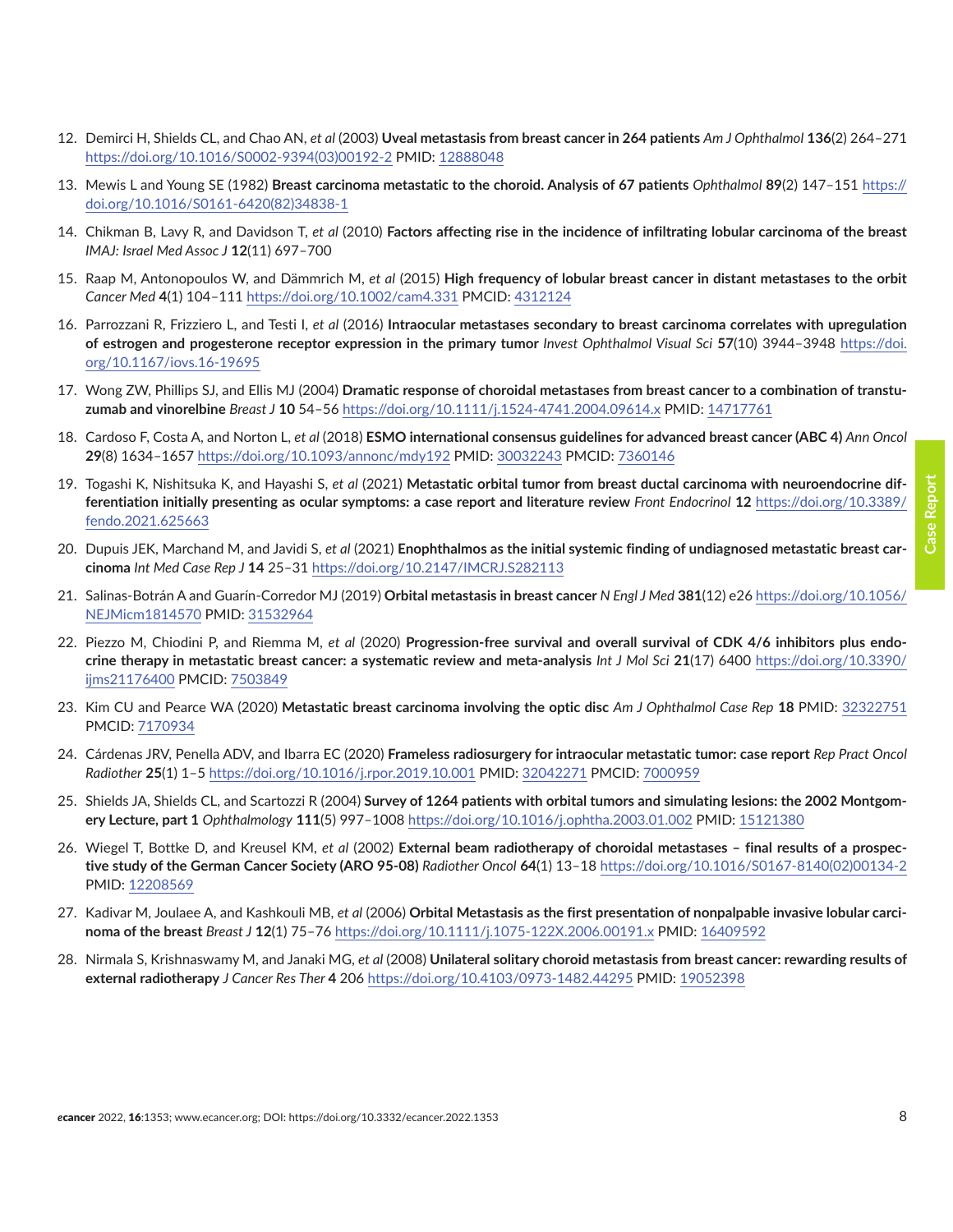# <span id="page-8-0"></span>**Supplementary material**

| Case<br>num    | Year of<br>publication | Age | Symptom                                                              | Histopathology                                       | Molecular<br>subtype                                                        | Course of<br>disease                                                                               | Site of<br>metastasis                                                | Intervention                                                                                                          | Outcome                                                                                                                                     | Ref   |
|----------------|------------------------|-----|----------------------------------------------------------------------|------------------------------------------------------|-----------------------------------------------------------------------------|----------------------------------------------------------------------------------------------------|----------------------------------------------------------------------|-----------------------------------------------------------------------------------------------------------------------|---------------------------------------------------------------------------------------------------------------------------------------------|-------|
| $\mathbf{1}$   | 2021                   | 50  | Foreign body<br>sensation and<br>exophthalmos<br>in her right<br>eye | <b>IDC</b> with<br>neuroendocrine<br>differentiation | ER+<br>PR+<br>Her <sub>2</sub> -<br>KI67 high<br>Synaptophysin<br>$\ddot{}$ | Initial<br>presentation<br>and only<br>site of<br>metastasis                                       | Extraoccular<br>muscles<br>and bone<br>destruction                   | 3 cycles nab-<br>paclitaxel followed<br>by Abemaciclib<br>plus Letrazole                                              | Marked<br>reduction<br>of size of<br>mass with<br>improvement<br>in visual<br>acuity.                                                       | $[1]$ |
| $\overline{2}$ | 2021                   | 74  | Left eye<br>enophthalmos<br>and ptosis.                              | IDC                                                  | $ER+$<br>PR+<br>Her <sub>2</sub> -                                          | Initial<br>presentation<br>and only<br>site of<br>metastasis                                       | Optic nerve                                                          | Letrazole for one<br>year then addition<br>of Palbociclib on<br>bone progression                                      | Control for<br>one year on<br>Letrazole<br>then kept on<br>follow-up for<br>6 years on<br>Palbociclib<br>with<br>preserved<br>visual acuity | $[2]$ |
| 3              | 2021                   | 76  | Enophthalmos<br>and ptosis.                                          | IDC                                                  | ER+<br>PR+<br>Her <sub>2</sub> -                                            | Initial<br>presentation<br>and only<br>site of<br>metastasis                                       | Extraoccular<br>muscles,<br>lacrimal gland<br>and the optic<br>nerve | Letrazole and<br>Palbociclib<br>then SBRT on<br>progression                                                           | Progression<br>on hormonal<br>treatment<br>after few<br>months with<br>OS of three<br>years.                                                | $[2]$ |
| 4              | 2021                   | 33  | Blurring<br>vision                                                   | N/A                                                  | ER+<br>PR+                                                                  | Previously<br>diagnosed<br>with EBC<br>one month                                                   | Medial rectus<br>muscle and<br>the optic<br>nerve                    | Treated as an EBC<br>case with surgery<br>followed by<br>adjuvant chemo-<br>radiotherapy<br>and hormonal<br>treatment | Stable<br>disease at<br>three month<br>follow up                                                                                            | $[3]$ |
| 5              | 2020                   | 54  | Blurring<br>vision                                                   | IDC                                                  | ER-<br>PR-<br>Her <sub>2</sub> -                                            | Previously<br>diagnosed<br>with EBC<br>4 years<br>followed by<br>metastasis<br>to bone and<br>lung | Choroid                                                              | Cyperknife 18 GY<br>in single fraction                                                                                | Total<br>blindness<br>with partial<br>response of<br>the choroid<br>mass                                                                    | $[4]$ |

|  |  |  | Supplementary Table 1. Summary of cases reported on the literature on eye metastasis of breast cancer origin. |
|--|--|--|---------------------------------------------------------------------------------------------------------------|
|  |  |  |                                                                                                               |
|  |  |  |                                                                                                               |

**Case Report Case Report**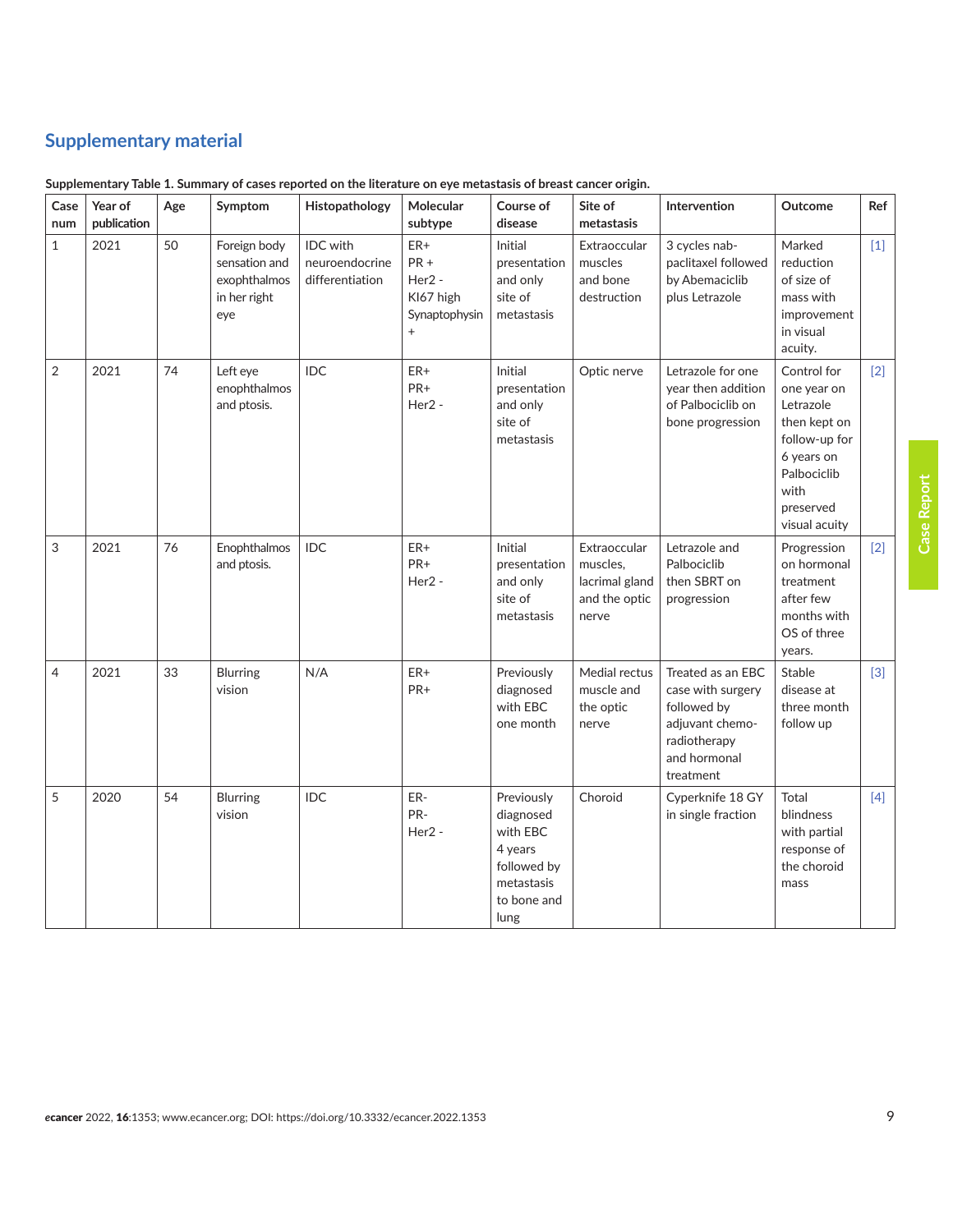|  |  |  | Supplementary Table 1. Summary of cases reported on the literature on eye metastasis of breast cancer origin. (Continued) |
|--|--|--|---------------------------------------------------------------------------------------------------------------------------|
|--|--|--|---------------------------------------------------------------------------------------------------------------------------|

| 6              | 2020 | 28<br>cases<br>with<br>median<br>age 55                      | N/A                                                                | <b>IDC</b><br>14<br>9<br><b>ILC</b><br>$\overline{2}$<br>Mixed<br>Unknown 3 | ER+<br>21<br>PR+<br>17<br>$HER2 -$<br>20<br>3<br>HER2+                          | 14 Initial<br>presentation<br>14<br>following<br>previous<br>diagnosis<br>with breast<br>cancer | 11<br>Extraocular<br>ms<br>3 Choroid<br>Optic<br>3<br>nerve<br>5<br>Eyelid<br>Mixed<br>6 | 14 Letrazole<br>20 radiotheray<br>As first line so<br>treatment                                                                           | Median OS<br>was 82.1<br>months                                                 | $[5]$  |
|----------------|------|--------------------------------------------------------------|--------------------------------------------------------------------|-----------------------------------------------------------------------------|---------------------------------------------------------------------------------|-------------------------------------------------------------------------------------------------|------------------------------------------------------------------------------------------|-------------------------------------------------------------------------------------------------------------------------------------------|---------------------------------------------------------------------------------|--------|
| $\overline{7}$ | 2020 | 46                                                           | Left eye<br>swelling and<br>exophthalmos                           | <b>IDC</b>                                                                  | $ER +$<br>PR+<br>HER <sub>2</sub> -                                             | Initial<br>presentation                                                                         | Lateral rectus<br>muscle and<br>optic nerve                                              | N/A                                                                                                                                       | N/A                                                                             | [6]    |
| 8              | 2020 | 28<br>cases<br>with<br>median<br>age<br>50.8<br>years<br>old | 18 decreased<br>visual acuity<br>16 pain                           | IDC<br>14<br>ILC<br>13<br>Papillary 1                                       | 26 ER+<br>26 PR+<br>HER2+<br>$\mathbf{1}$<br>$\mathbf{1}$<br>Triple<br>positive | 12 Initial<br>presentation<br>16 with<br>previous<br>diagnosis<br>with breast<br>cancer         | 14 Retina<br>25 Orbit<br>and<br>muscles<br>14 Uveal<br>tract                             | 14 Hormonal<br>treatment<br>14 Chemotherapy<br>5 radiotherapy<br>3 surgery<br>1 intra-ocular<br>Bevacizumab<br>As first line<br>treatment | Median OS<br>after the<br>diagnosis<br>with eye<br>metastasis is<br>26.4 months | $[7]$  |
| 9              | 2020 | 65                                                           | <b>Blurring</b><br>vision                                          | IDC                                                                         | $ER +$<br>PR+<br>HER <sub>2</sub> -                                             | Previously<br>diagnosed<br>with EBC 4<br>years ago                                              | Optic disc<br>and optic<br>nerve                                                         | <b>SBRT</b>                                                                                                                               | Partial<br>response<br>improvement<br>of visual<br>acuity                       | [8]    |
| 10             | 2019 | 60                                                           | <b>Blurring</b><br>vision,<br>proptosis                            | IDC                                                                         | $ER +$<br>PR+<br>HER <sub>2</sub> -                                             | Previously<br>diagnosed<br>3 years for<br>$EBC*$                                                | Inferior<br>rectus muscle                                                                | Fulvestrant<br>and Palbociclib,<br>followed by<br>radiation therapy                                                                       | Follow up for<br>6 months,<br>she was free<br>clinically and<br>radiologically  | $[9]$  |
| 11             | 2019 | 63                                                           | Diplopia                                                           | <b>IDC</b>                                                                  | Primary<br>ER/PR+<br>HER2-<br>Metastasis<br><b>Triple</b><br>negative           | Previously<br>diagnosed<br>one year<br>before with<br>MBC **                                    | <b>Right medial</b><br>rectus muscle                                                     | Diagnostic<br>biobsy followed<br>by palliative<br>radiotherapy and<br>chemotherapy                                                        | Partial<br>improvement                                                          | $[10]$ |
| 12             | 2019 | 61                                                           | orbital<br>fullness<br>with<br>worsening<br>vision and<br>eye pain | <b>NA</b>                                                                   | $ER +$                                                                          | Initial<br>presentation                                                                         | large ill-<br>defined<br>orbital mass<br>encasing the<br>globe                           | evisceration                                                                                                                              | recovered                                                                       | $[11]$ |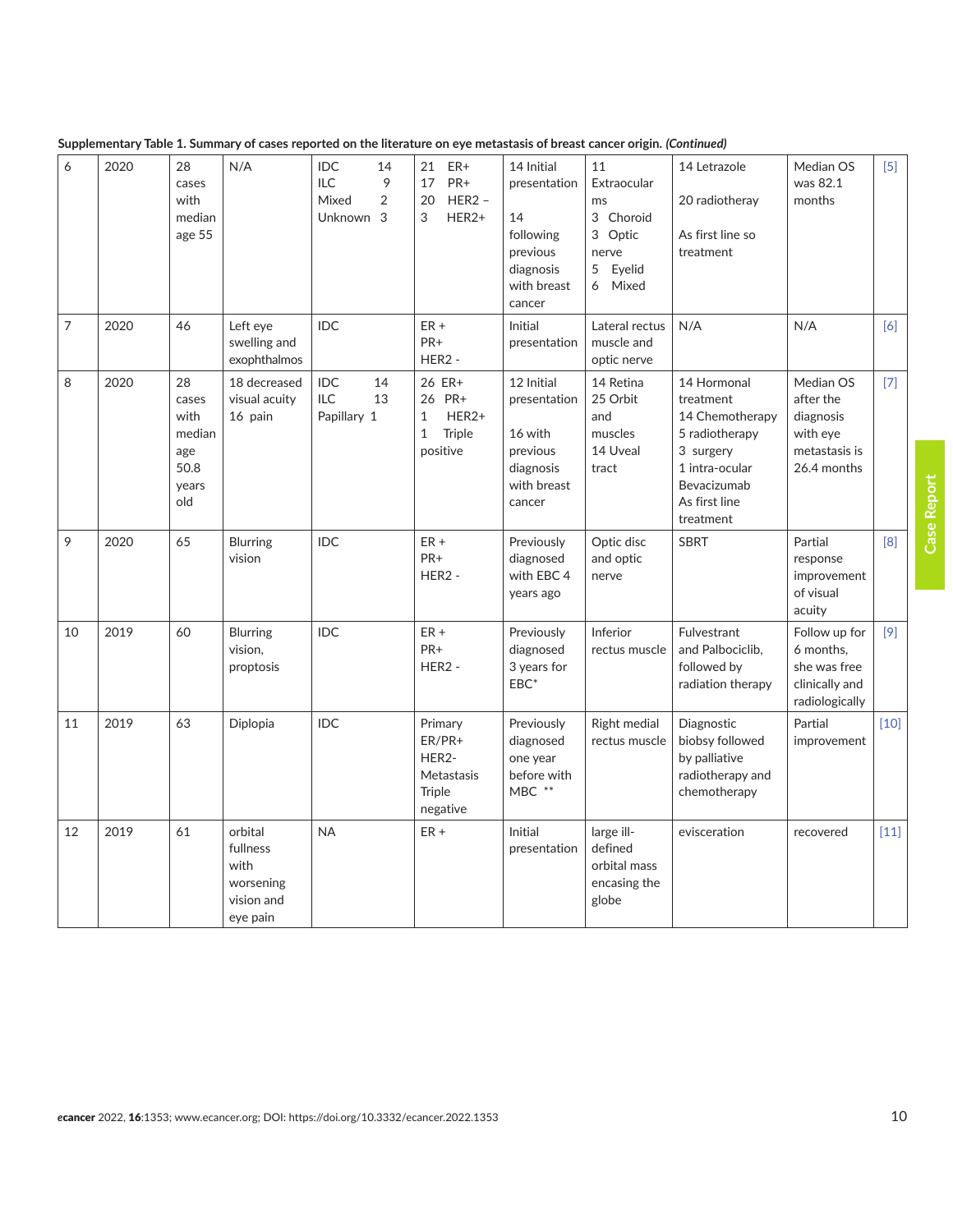| 13 | 2019 | 39 | Decrease<br>visual acuity                                                 | IDC                       | $ER +$                               | Previously<br>diagnosed<br>6 years ago<br>for EBC                                | Mass in the<br>right optic<br>disc with<br>infiltrative<br>optic<br>neuropathy                     | <b>NA</b>                                                                     | <b>NA</b>                                                                   | $[12]$ |
|----|------|----|---------------------------------------------------------------------------|---------------------------|--------------------------------------|----------------------------------------------------------------------------------|----------------------------------------------------------------------------------------------------|-------------------------------------------------------------------------------|-----------------------------------------------------------------------------|--------|
| 14 | 2018 | 58 | Orbital mass                                                              | Infiltrating<br>carcinoma | $ER +$<br>PR+<br>HER <sub>2</sub> -  | Initial<br>presentation                                                          | Superior<br>orbital rim                                                                            | Indoximod plus<br>Docetaxel                                                   | <b>NA</b>                                                                   | $[13]$ |
| 15 | 2018 | 46 | Diplopia                                                                  | <b>NA</b>                 | <b>NA</b>                            | Previously<br>diagnosed<br>as MBC                                                | Upper left<br>oblique<br>muscle                                                                    | liposomal<br>Doxorubicin<br>as well as local<br>stereotactic<br>radiotherapy. | showed<br>a gradual<br>improvement<br>of the local<br>symptoms<br>and signs | $[14]$ |
| 16 | 2017 | 46 | left eye pain                                                             | <b>NA</b>                 | <b>NA</b>                            | Previously<br>diagnosed<br>2 years<br>as locally<br>advanced<br>breast<br>cancer | Subretinal<br>mass                                                                                 | <b>NA</b>                                                                     | <b>NA</b>                                                                   | $[15]$ |
| 17 | 2017 | 56 | Diplopia,<br>decreased<br>visual<br>acuity and<br>limited eye<br>movement | <b>IDC</b>                | $ER +$                               | Initial<br>presentation                                                          | Intraconal<br>compartment<br>of the left<br>orbit and<br>invading<br>the adjacent<br>muscles       | Excisional biobsy                                                             | <b>NA</b>                                                                   | $[16]$ |
| 18 | 2015 | 77 | Proptosis                                                                 | IDC                       | $ER +$<br>PR -<br>HER <sub>2</sub> - | Previously<br>diagnosed<br>11 years<br>with EBC                                  | lateral and<br>superior<br>rectus<br>muscle, and<br>eroded the<br>lateral orbital<br>wall and roof | palliative<br>radiotherapy                                                    | Died 9<br>months later                                                      | $[17]$ |
| 19 | 2015 | 69 | Proptosis                                                                 | IDC                       | $ER +$<br>PR -<br>HER <sub>2</sub> - | Previously<br>diagnosed<br>one year for<br>EBC                                   | Lacrimal<br>gland                                                                                  | palliative<br>radiotherapy<br>and one cycle<br>chemotherapy                   | Died 3<br>month later                                                       | $[17]$ |
| 20 | 2019 | 56 | Decreased<br>visual acuity                                                | IDC                       | $\sf NA$                             | Initial<br>presentation                                                          | Choridal                                                                                           | <b>NA</b>                                                                     | NA                                                                          | $[18]$ |
| 21 | 2014 | 84 | Diplopia                                                                  | NA                        | NA                                   | Previously<br>diagnosed<br>14 years<br>EBC                                       | Orbit                                                                                              | <b>NA</b>                                                                     | <b>NA</b>                                                                   | $[19]$ |

|  | Supplementary Table 1. Summary of cases reported on the literature on eye metastasis of breast cancer origin. (Continued) |
|--|---------------------------------------------------------------------------------------------------------------------------|
|  |                                                                                                                           |
|  |                                                                                                                           |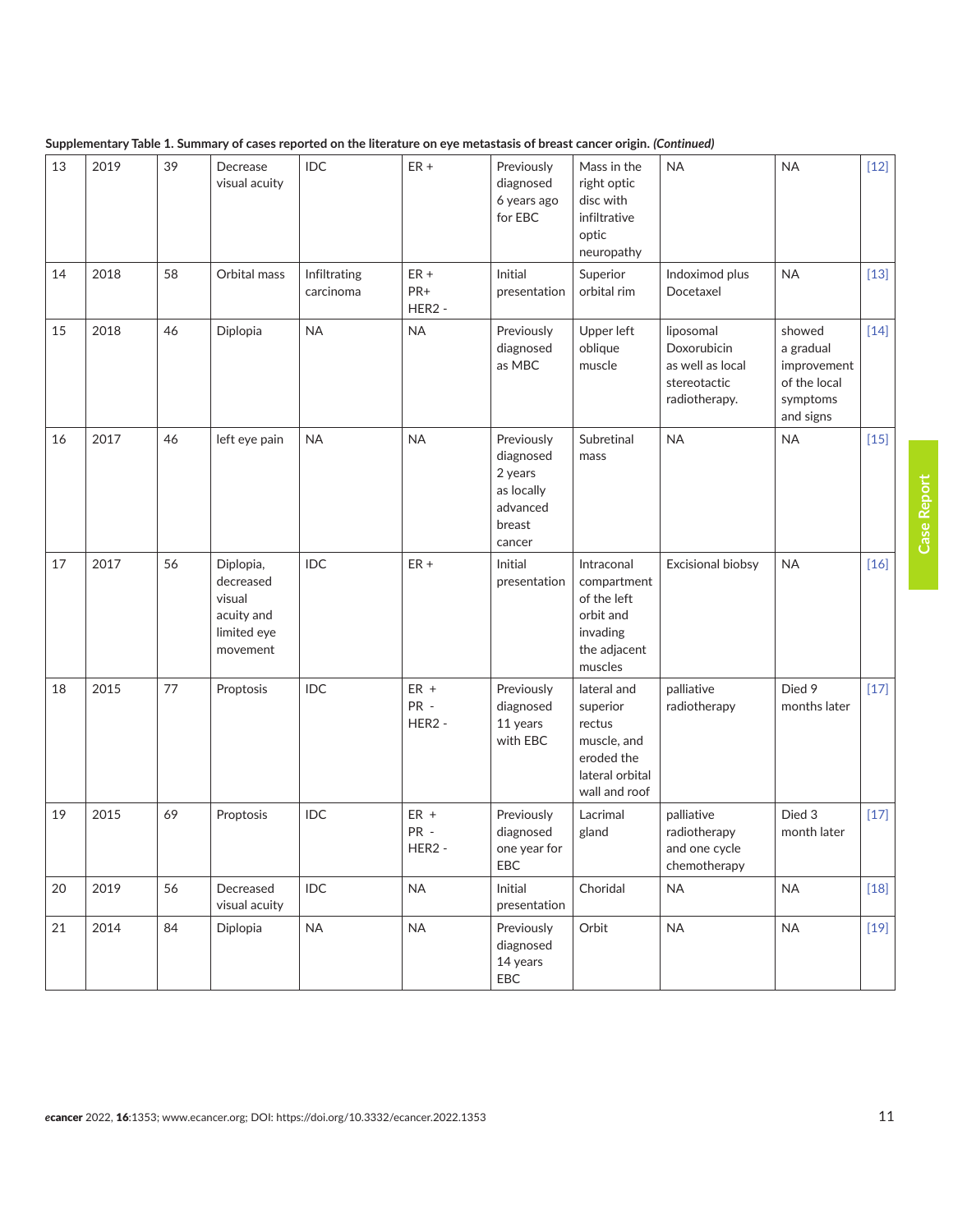| 22 | 2012 | 48 | Blurring<br>vision                  | IDC        | <b>NA</b>                           | Previously<br>diagnosed<br>13 years<br>EBC              | Choroidal<br>mass                                                                       | Surgical<br>enucleation                                                                                                     | <b>NA</b>                                                                        | $[20]$ |
|----|------|----|-------------------------------------|------------|-------------------------------------|---------------------------------------------------------|-----------------------------------------------------------------------------------------|-----------------------------------------------------------------------------------------------------------------------------|----------------------------------------------------------------------------------|--------|
| 23 | 2012 | 53 | Proptosis and<br>diplopia           | <b>NA</b>  | <b>NA</b>                           | Initial<br>presentation                                 | Right orbit<br>and skull<br>base                                                        | Surgery and<br>palliative<br>radiotherapy                                                                                   | <b>NA</b>                                                                        | $[21]$ |
| 24 | 2011 | 73 | Exophthalmus                        | <b>IDC</b> | $ER +$<br>PR+<br>$HER2 +$           | Previous<br>diagnosed 3<br>ys before as<br><b>EBC</b>   | Suprabulbar<br>tumor mass,<br>with<br>osseous<br>infiltration<br>of the orbital<br>roof | Palliative<br>chemotherapy<br>plus<br>bisphosphonates                                                                       | Improvement<br>in symptom<br>and continue<br>chemo then<br>hormonal<br>treatment | [22]   |
| 25 | 2011 | 38 | Visual<br>discomfort                | <b>NA</b>  | <b>NA</b>                           | Previously<br>diagnosed 3<br>years with<br>MBC          | <b>Bilateral</b><br>orbital<br>involvement                                              | <b>SPRT</b>                                                                                                                 | Corrected<br>visual acuity<br>but died 19<br>month later                         | $[23]$ |
| 26 | 2010 | 66 | Swelling<br>and visual<br>disorders | <b>ILC</b> | $ER +$<br>PR+<br>HER <sub>2</sub> - | Initial<br>presentation                                 | Right peri-<br>orbital soft<br>tissues                                                  | Surgery for<br>primary and<br>metastasis then<br>FEC and palliative<br>radiotherapy<br>followed by<br>hormonal<br>treatment | Total<br>resolution                                                              | $[24]$ |
| 27 | 2009 | 46 | Diplopia,<br>proptosis              | IDC        | $ER +$<br>PR+<br>HER <sub>2</sub> - | Previously<br>diagnosed 4<br>years ago as<br><b>MBC</b> | Intra-orbital<br>extra-bulbar<br>mass                                                   | Chemotherapy<br>plus Cyperknife                                                                                             | Gradual<br>improvement<br>in symptoms<br>Free of<br>ocular for 18<br>months      | $[25]$ |
| 28 | 2009 | 70 | Dimension of<br>vision              | <b>NA</b>  | <b>NA</b>                           | Previously<br>diagnosed 9<br>ys early EBC               | Choroid                                                                                 | <b>NA</b>                                                                                                                   | <b>NA</b>                                                                        | $[26]$ |
| 29 | 2008 | 73 | Ptosis and<br>diplopia              | ILC        | $ER +$<br>$PR +$                    | Previously<br>diagnosed<br>25 years ago<br>for EBC      | Extrinsic<br>muscles<br>and the<br>surrounding<br>tissues                               | <b>NA</b>                                                                                                                   | <b>NA</b>                                                                        | $[27]$ |
| 30 | 2008 | 50 | Diplopia                            | ILC        | ER+<br>PR+                          | Previously<br>diagnosed<br>5 years for<br>stage III     | <b>Bilateral</b><br>extra-ocular<br>muscles                                             | High dose<br>radiotherapy,<br>hormonal and<br>chemotherapy                                                                  | <b>NA</b>                                                                        | $[28]$ |

| Supplementary Table 1. Summary of cases reported on the literature on eye metastasis of breast cancer origin. (Continued) |  |
|---------------------------------------------------------------------------------------------------------------------------|--|
|---------------------------------------------------------------------------------------------------------------------------|--|

**Case Report**

Case Report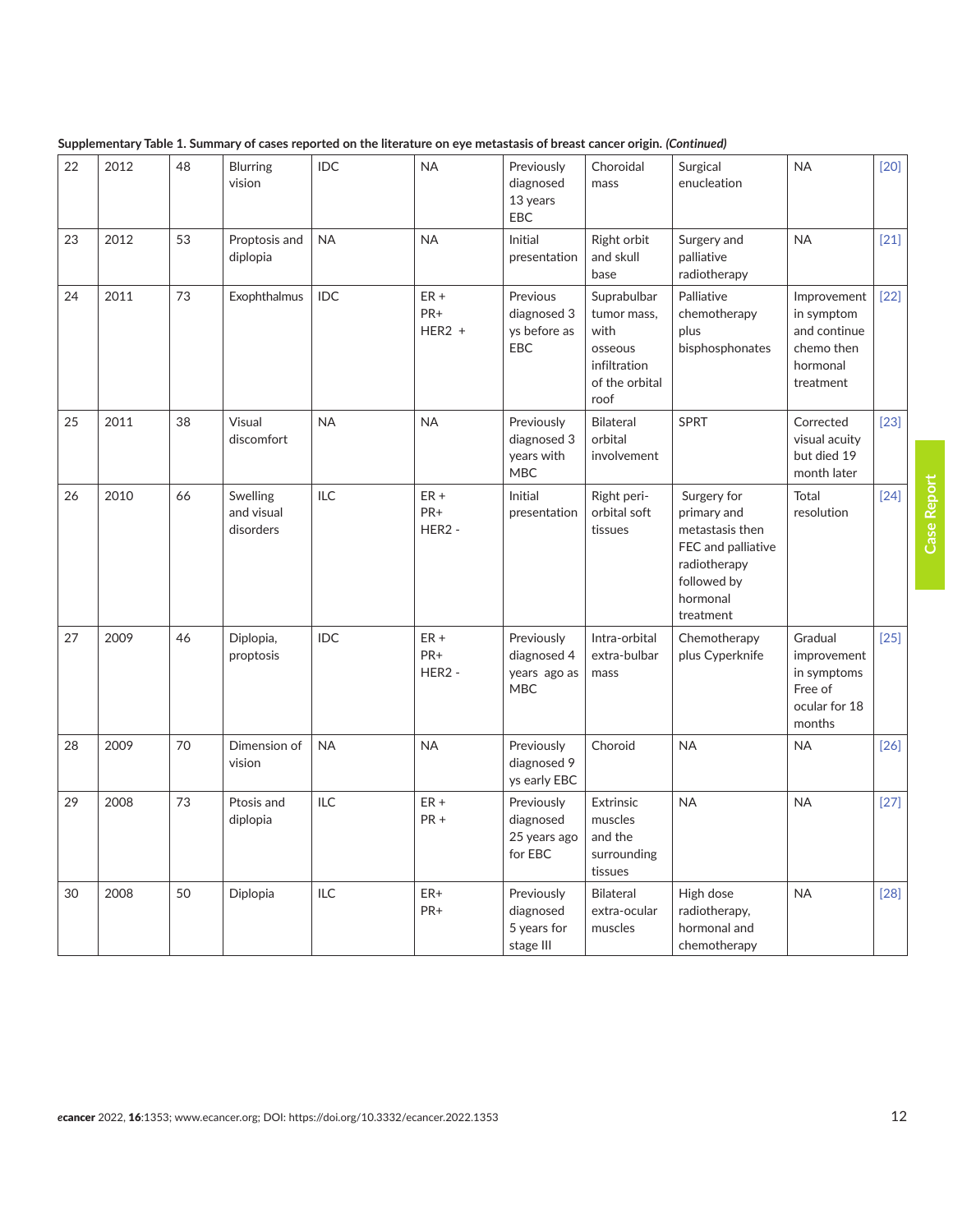| 31 | 2008 | 66 | Unilateral<br>eyelid edema               | <b>NA</b>  | $ER +$<br>PR+<br>$HER2 +$                              | Previously<br>diagnosed<br>with stage III         | Soft tissue<br>mass in orbit                                                                                   | Trastuzumab,<br>Docetaxel,<br>Tegafur and<br>Cyclophosphamide     | Complete<br>response                      | $[29]$ |
|----|------|----|------------------------------------------|------------|--------------------------------------------------------|---------------------------------------------------|----------------------------------------------------------------------------------------------------------------|-------------------------------------------------------------------|-------------------------------------------|--------|
| 32 | 2008 | 60 | Diminution of<br>vision                  | <b>IDC</b> | $ER +$<br>PR+                                          | Previously<br>diagnosed 3<br>ys for EBC           | Uveal tract<br>of the right<br>globe and<br>optic disc                                                         | Radiotherapy 44<br>GY                                             | Complete<br>response                      | $[30]$ |
| 33 | 2006 | 53 | Orbital pain<br>and ptosis               | ICL        | <b>NA</b>                                              | Initial<br>presentation                           | The medial<br>wall of the<br>left<br>orbit, orbital<br>connective<br>tissue,<br>muscles, and<br>lacrimal gland | <b>NA</b>                                                         | <b>NA</b>                                 | $[31]$ |
| 34 | 2006 | 58 | Swelling in<br>lower eye lid             | ILC        | $ER +$<br>$PR +$                                       | <b>EBC 24</b><br>month<br>before                  | Mass in<br>lower eye lid                                                                                       | <b>NA</b>                                                         | <b>NA</b>                                 | $[32]$ |
| 35 | 2005 | 75 | Binocular<br>diplopia                    | <b>NA</b>  | <b>NA</b>                                              | Previously<br>diagnosed 2<br>months EBC           | Extraocular<br>muscles<br>bilaterally                                                                          | <b>NA</b>                                                         | <b>NA</b>                                 | $[33]$ |
| 36 | 2005 | 52 | Progressive<br>visual loss<br>and ptosis | <b>IDC</b> | <b>NA</b>                                              | Previously<br>diagnosed<br>as MBC                 | <b>Bilateral</b><br>thickening<br>of all<br>extraocular<br>muscle                                              | <b>NA</b>                                                         | <b>NA</b>                                 | $[34]$ |
| 37 | 2004 | 35 | Diplopia and<br>blurred vision           | ILC        | <b>NA</b>                                              | Previously<br>diagnosed<br>3 years ago<br>for EBC | Right lateral<br>rectus muscle                                                                                 | Palliative<br>chemotherapy                                        | Died after 10<br>days                     | $[35]$ |
| 38 | 2004 | 57 | Decrease in<br>visual acuity             | <b>IDC</b> | Primary ER/<br>PR+<br>Metastasis<br>HER2 +, ER/<br>PR- | Previously<br>diagnosed<br>13 ys with<br>EBC      | Unilateral<br>choroidal<br>metastasis                                                                          | Trastuzumab plus<br>Vinolerabin                                   | Complete<br>response                      | $[36]$ |
| 39 | 2002 | 61 | Red eye and<br>ptosis                    | IDC        | $ER +$                                                 | Initial<br>presentation                           | Mass filling<br>the left orbit<br>posteriorly<br>and<br>extending<br>forward in<br>the eyelids                 | Surgery and local<br>radiotherapy 3000<br>cGy                     | <b>NA</b>                                 | $[37]$ |
| 40 | 2001 | 40 | Loss of vision                           | <b>NA</b>  | <b>NA</b>                                              | Previously<br>diagnosed<br>EBC                    | Isolated<br>choroid<br>metastasis                                                                              | Radiotherapy<br>palliative,<br>chemotherapy<br>plus acetazolatime | Clinical and<br>radiological<br>remission | $[38]$ |

**Supplementary Table 1. Summary of cases reported on the literature on eye metastasis of breast cancer origin.** *(Continued)*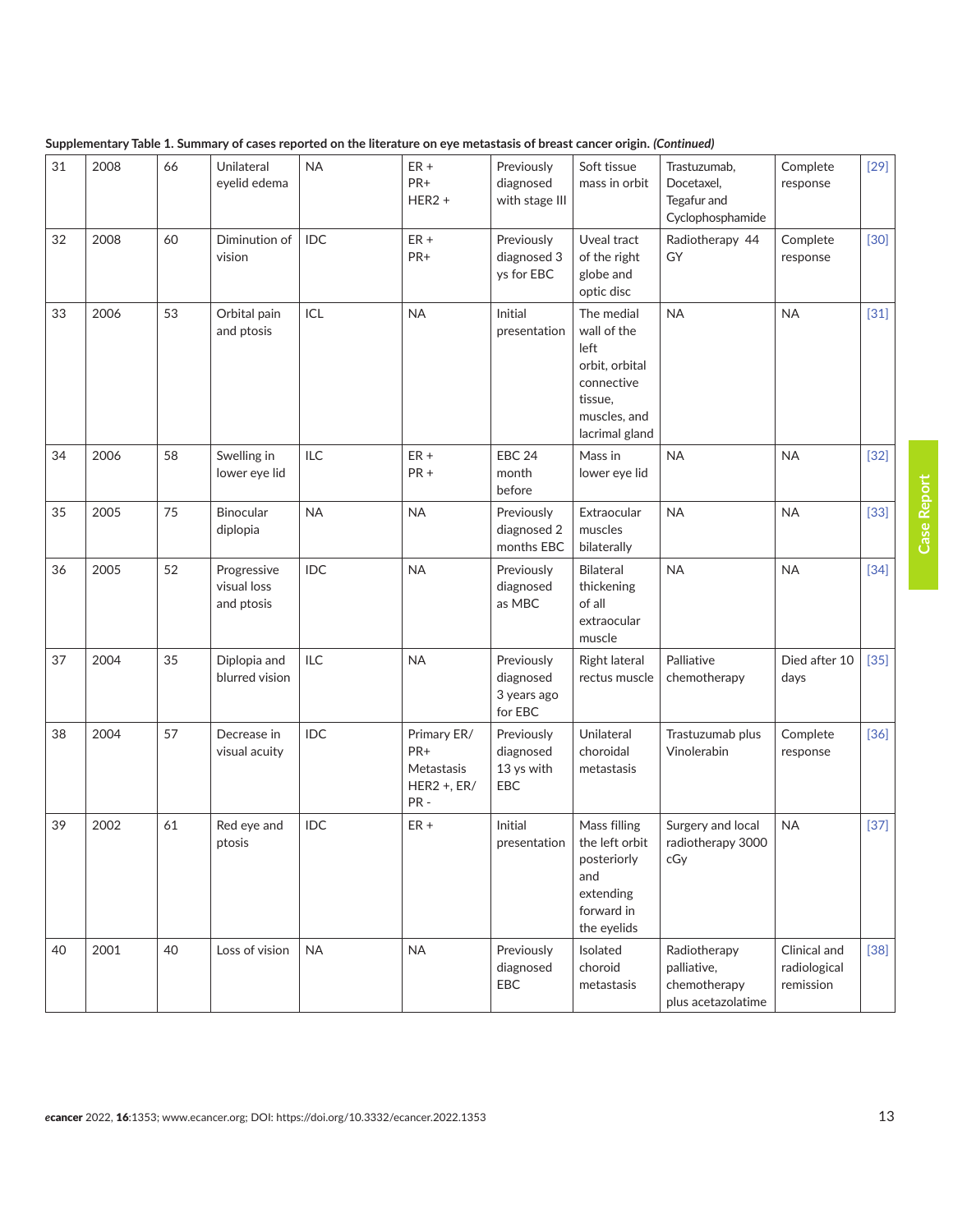### <span id="page-13-0"></span>**References**

- 1. Togashi K, Nishitsuka K, and Hayashi S, *et al* (2021) **Metastatic orbital tumor from breast ductal carcinoma with neuroendocrine differentiation initially presenting as ocular symptoms: a case report and literature review** *Front Endocrinol* **2021** 12
- 2. Dupuis JEK, Marchand M, and Javidi S, *et al* (2021) **Enophthalmos as the initial systemic finding of undiagnosed metastatic breast carcinoma** *Int Med Case Rep J* **14** 25–31
- 3. Razem B and Slimani F (2021) **An early orbital metastasis from breast cancer: a case report** *Int J Surg Case Rep* **78** 300–302
- 4. Cárdenas JRV, Penella ADV, and Ibarra EC (2020) **Frameless radiosurgery for intraocular metastatic tumor: case report** *Rep Pract Oncol Radiother* **25**(1) 1–5
- 5. Blohmer M, Zhu L, and Atkinson JM, *et al* (2020) **Patient treatment and outcome after breast cancer orbital and periorbital metastases: a comprehensive case series including analysis of lobular versus ductal tumor histology** *Breast Cancer Res* **22**(1) 70
- 6. Chudasama R, Hsu A, and Constantinou M (2020) **Orbital metastasis in inflammatory breast cancer** *Breast J* **26**(8) 1629–1630
- 7. Grajales-Alvarez R and Gutierrez-Mata A (2020) **Orbital metastases from breast cancer: a retrospective analysis of 28 cases** *Cancer Treat Res Commun* 24
- 8. Kim CU and Pearce WA (2020) **Metastatic breast carcinoma involving the optic disc** *Am J Ophthalmol Case Rep* 18
- 9. Salinas-Botrán A and Guarín-Corredor MJ (2019) **Orbital metastasis in breast cancer** *N Engl J Med* **381**(12) e26
- 10. Kızıloğlu ÖY, Türköz FP, and Gedar ÖMT, *et al* (2019) **Breast carcinoma metastasis to the medial rectus muscle: case report** *Turk J Ophthalmol* **49**(3) 168–170
- 11. Danek DJ, Blessing NW, and Tse DT (2019) **Corneal perforation with uveal prolapse: an initial presentation of orbital metastatic breast cancer** *Am J Ophthalmol Case Rep* 16
- 12. Aghdam KA, Zand A, and Sanjari MS (2019) **Isolated unilateral infiltrative optic neuropathy in a patient with breast cancer** *Turk J Ophthalmol* **49**(3) 171–174
- 13. Shaikh R, Tariq K, and Sharma S, *et al* (2018) **Metastatic breast cancer presenting as orbital mass: a case report with literature review** *J Global Oncol* **2018**(4) 1–4
- 14. Nifosí G and Zuccarello M (2018) **Unilateral localized extraocular muscle metastasis by lobular breast carcinoma** *BMJ Case Rep* **2018** bcr-2018-224726
- 15. Shah RK and Lamichhane S (2017) **Ocular metastasis from breast carcinoma simulating anterior scleritis: a case report** *J Med Case Rep* **11**(1) 249
- 16. Mǎrginean A, *et al* (2017) **Intraorbital tumor as the first and sole manifestation of breast cancer** *Ginecoeu* **13**(3) 109–110
- 17. Nickelsen MN, von Holstein SL, and Hansen AB, *et al* (2015) **Breast carcinoma metastasis to the lacrimal gland: two case reports** *Oncol lett* **10**(2) 1031–1035
- 18. Belabbes SB and Belkhadir K (2019) **Ocular metastasis revealing ductal carcinoma of the breast** *Pan Afr Med J* **32** 29
- 19. Rossi L, Zancla S, and Civitelli L, *et al* (2014) **An unusual orbital metastasis of breast cancer** *Breast Dis* **34**(4) 173–176
- 20. Liu T, Xu Y, and Wan L, *et al* (2012) **Choroid as the first recurrence site: 13 years after breast carcinoma** *J Cancer Res Ther* **8**(4) 639–640
- 21. Dmuchowska DA, Krasnicki P, and Obuchowska I, *et al* (2012) **Ophthalmic manifestation of skull base metastasis from breast cancer** *Med Sci Monit* **18**(11) CS105–CS8